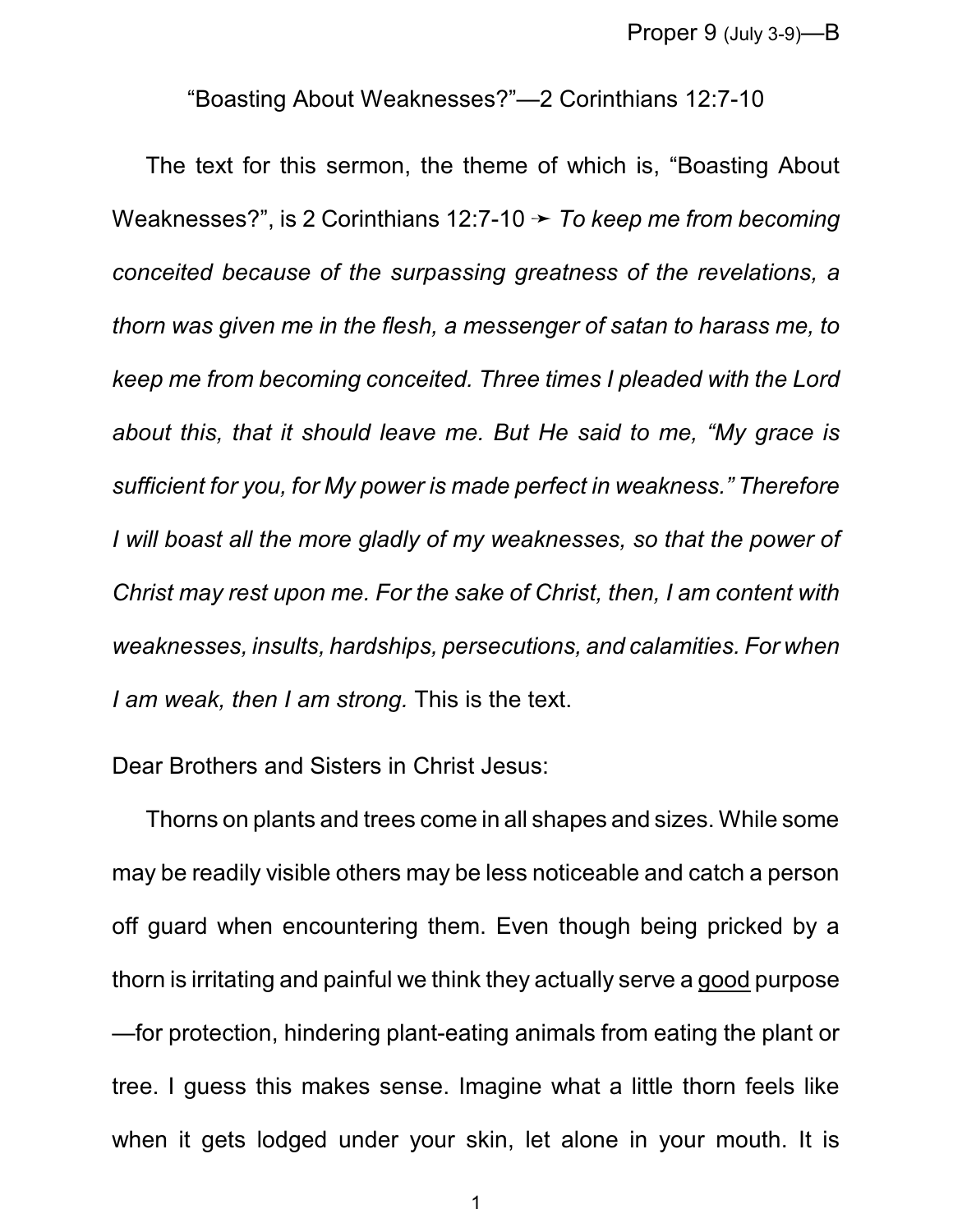because of its thorns that many have used the rose to picture life. While you may encounter many joys and beautiful experiences in life it also has its struggles and pains.

In our text the apostle Paul spoke about "a thorn in the flesh" as something *given* to him to protect him. Protect him? Protect him from what? *From becoming conceited* or as some might put it, "full of himself." To have an excessively high opinion of oneself is directly connected to the first temptation placed before humanity when the devil said *you will be like God*. (cf. Genesis 3:5) Paul was no different than you and me, tempted by our own sinful natures to focus on our own achievements, academia, experiences and giftedness at the expense of ourrelationship with the LORD.

In verse 7 of our text he refers to *becoming conceited because of the surpassing greatness of the revelations* which he received from Jesus when he was *caught up into paradise* somehow and *heard things that cannot be told, which man may not utter*. (cf. 2 Corinthians 12:3-4) With his authoritative teaching and his mission work accompanied by signs and wonders, not only could others place Paul on a "spiritual pedestal" next to Jesus but he himself could be tempted to put himself there! This is especially tempting in light of his apostleship and ministry being called into question by other teachers in the midst of the Corinthian church so that he has to defend and commend himself to these Christians again.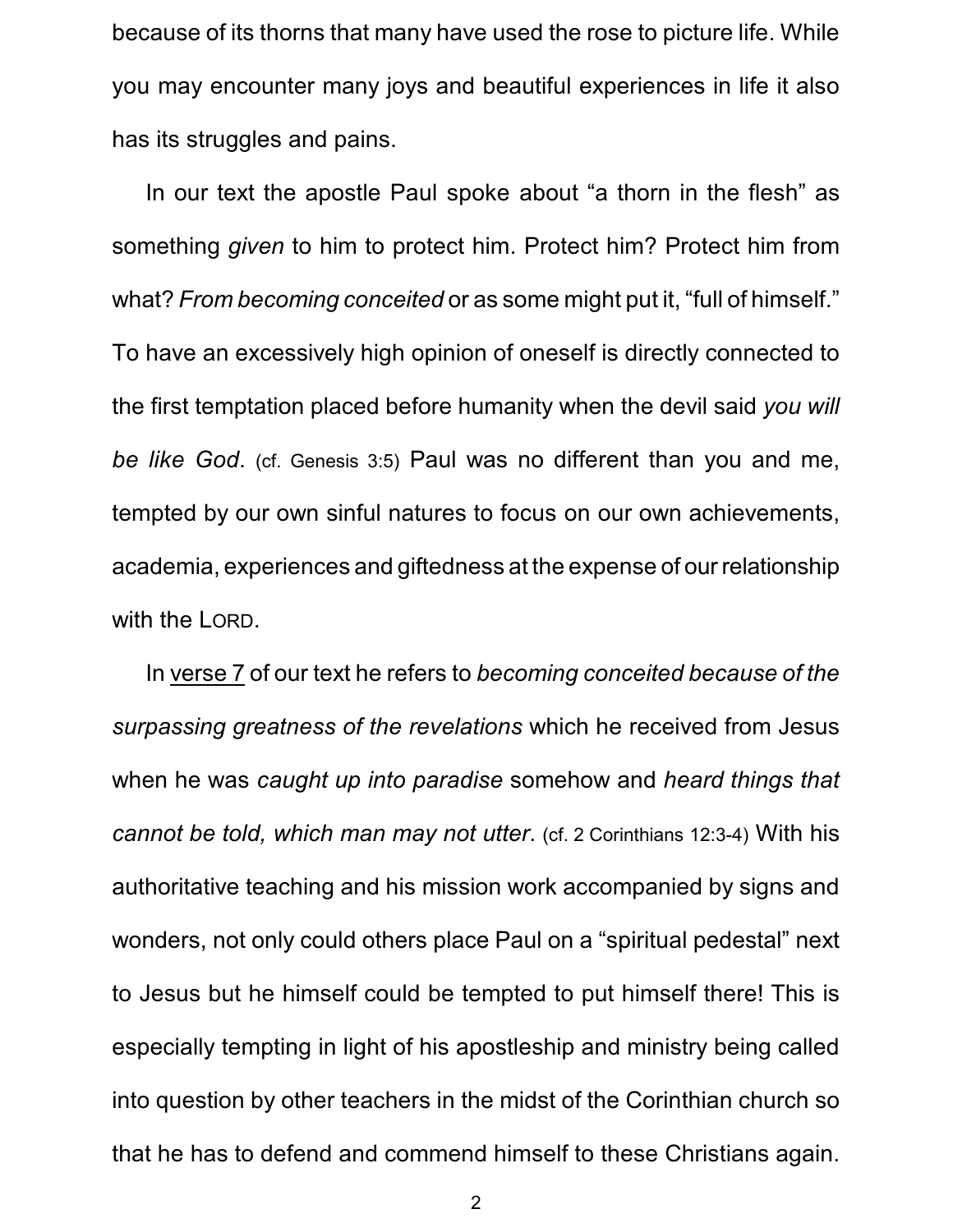For this reason Paul "boasted" but in a manner quite different than boasting normally happens. He defended his apostolic ministry by boasting about that which he called his *weaknesses*. These *weaknesses* were directly related to the thorn in his flesh which was *given* to him and to which he refers as *a messenger of satan to harass* him. I've heard many people speak about their "thorn in the flesh" in reference to constant or chronic struggles, pain or suffering or some other kind of constant irritation in life. However, I'm not sure I've ever heard them speak about it as *a messenger of satan to harass* them. Why would he refer to it as *given* to him as *a messenger of satan to harass* him?

Paul began this "boasting" about his ministry earlier in this letter by referring to the *persecutions* and *hardships* which he experienced and encountered instead of lifting up the miraculous signs and wonders which the Lord Jesus did through him. (cf. 2 Corinthians 11:16-32) These *insults, hardships, persecutions, and calamities* (cf. Verse 10) were the devil's attempts at striving to stop Paul from proclaiming the Good News of forgiveness of sins in Jesus. When Jesus called Paul to this missionary activity, he sent him to Ananias who shared the Gospel with him and baptized him. Jesus described Paul's ministry to Ananias in Acts 9:15-16 ý *He is a chosen instrument of Mine to carry My name before the Gentiles and kings and the children of Israel. For I will show him how much he must suffer for the sake of My name.* That suffering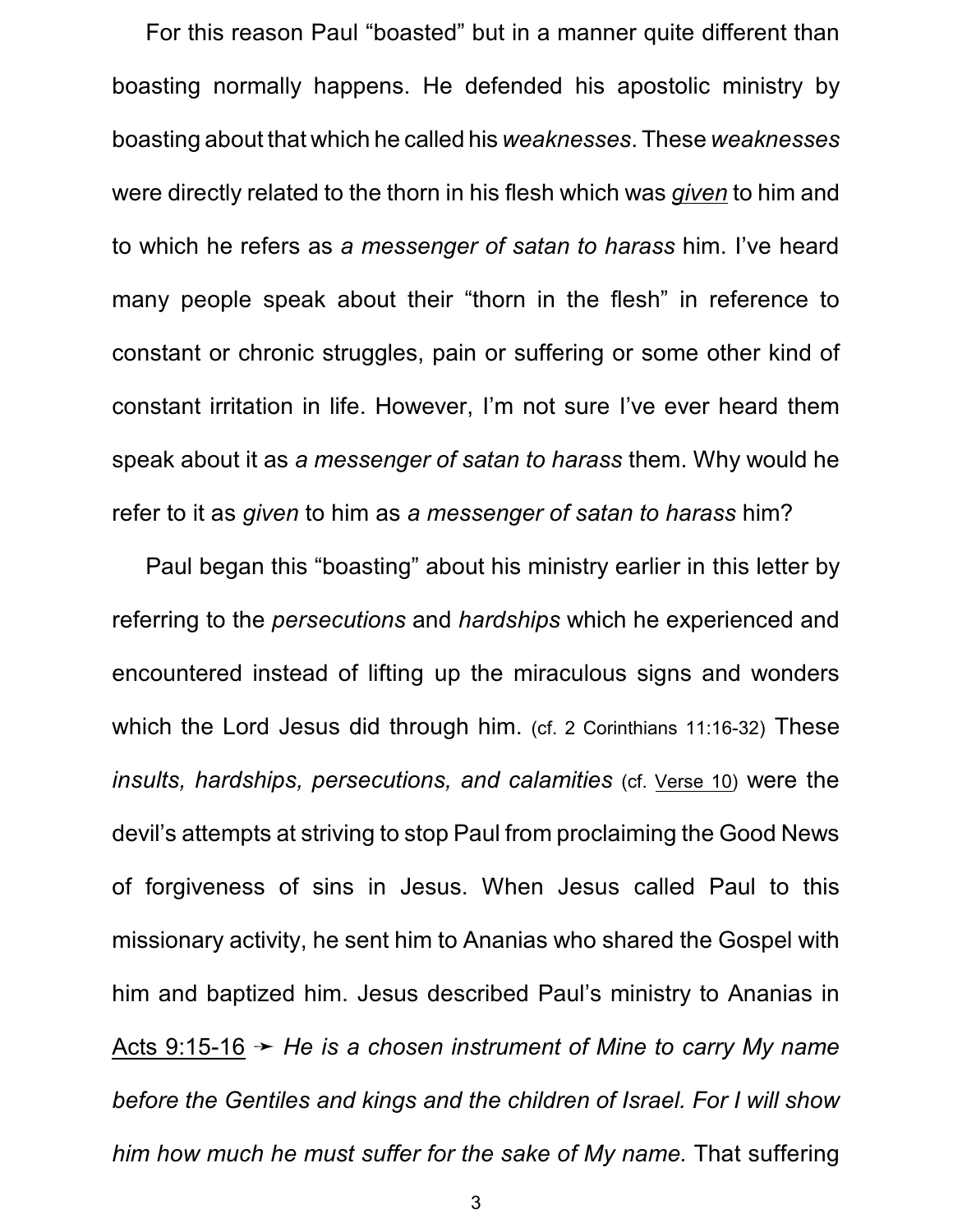came in the form of being persecuted **because of being a Christian** and was a "thorn" in his flesh for the rest of his life.

Instead of speaking of this thorn in his flesh in some kind of colloquial manner to describe this constant irritation in his life, he interpreted its presence by faith, recognizing his tendency toward sinful arrogance and Jesus' keeping him humble in his ministry. Verse 8 of our text says *three times* he *pleaded with the Lord about this, that it should leave* him. Once again, Paul was like you and me, struggling with human suffering even to the point of asking Jesus to remove the suffering from him. No doubt Paul knew that famous invitation and promise of Yahweh from Psalm 50:15 ý *Call upon Me in the day of trouble; I will deliver you, and you shall glorify Me.*

So, in what form did this promised deliverance come for Paul? The same form in which it comes for you today. Jesus says in verse 9 of our text: *My grace is sufficient for you, for My power is made perfect in weakness*. This is not the kind of "deliverance" which many people expect from the LORD. His *grace*? How does His *grace* provide deliverance in the midst of physical pain and suffering? How does His *grace* provide deliverance in the midst of adverse physical circumstances as a result of improper and bad choices in your life? How does His *grace* provide deliverance in the midst of coping mechanisms in life which you've chosen, taking you further and further into your own

4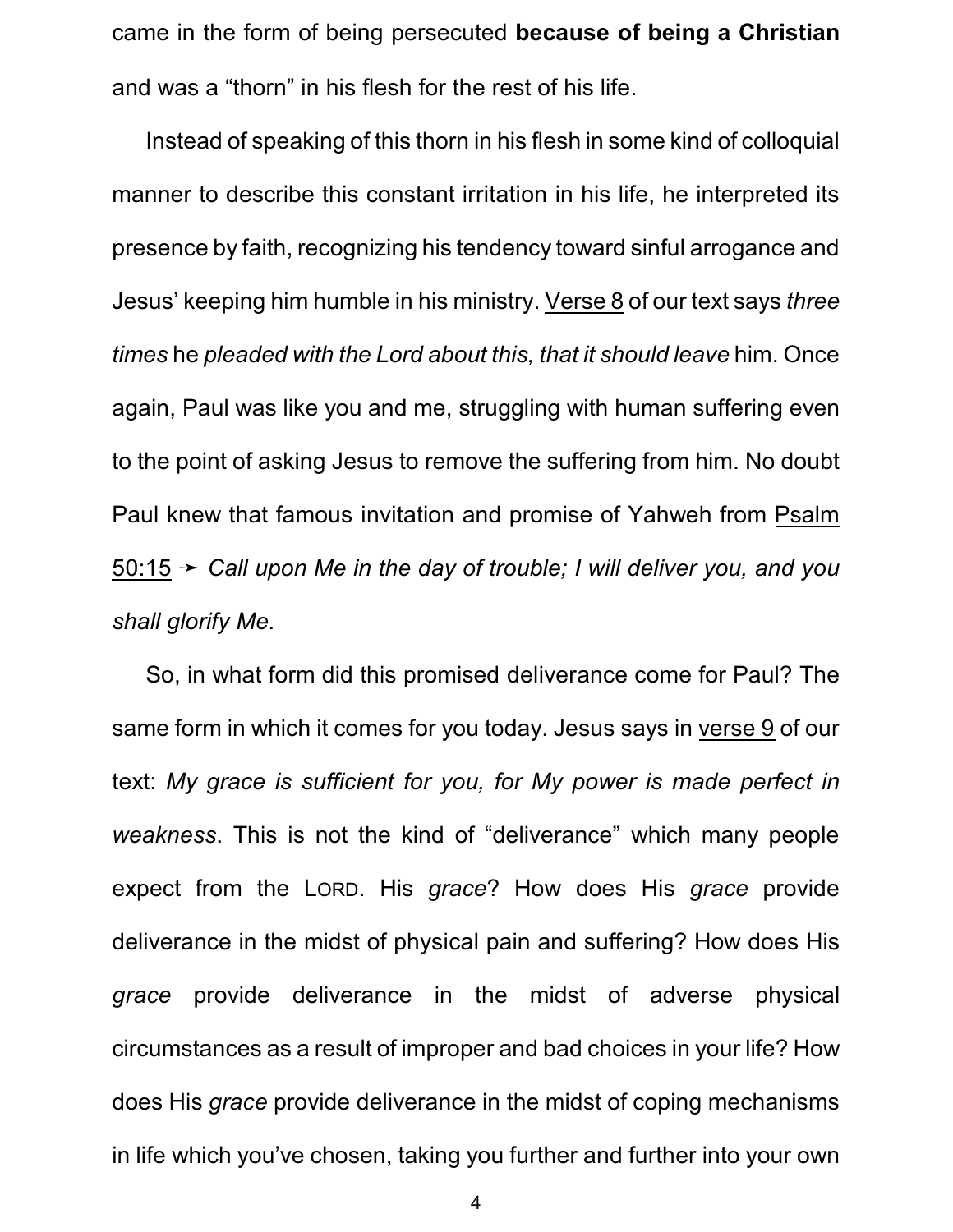idolatry? How does His *grace* provide deliverance in the midst of rejection and persecution you experience when you strive to confess the truth of God's Word?

God's grace is not dependent upon your circumstances, experiences and choices in life. Rather, it is completely dependent upon His steadfast love for you in Jesus, Who endured the rejection of people to the point of enduring death on a cross with a crown of thorns on His head. He willingly bore these signs of scorn and weakness as a sacrifice to free you from the power of sin, death and the devil, forgiving your sins in any and every situation as you look to Him in faith in the midst of those circumstances with both their struggles and joys.

These struggles leave us feeling weak and helpless, unable to control or manipulate the situation at hand. This point of humble repentant submission is the only place where you will experience God's power in all its perfection and righteousness as you simply clings to Christ. As 1 Corinthians 1:30-31 says: *Because of* God *you are in Christ Jesus, Who became to us wisdom from God, righteousness and sanctification and redemption, so that, as it is written, "Let the one who boasts, boast in the Lord."*

Thus, Paul confesses in verse 9 of our text: *Therefore I will boast all the more gladly of my weaknesses, so that the power of Christ may rest upon me.* Our desire is for Christ's power to be manifested in our lives

5